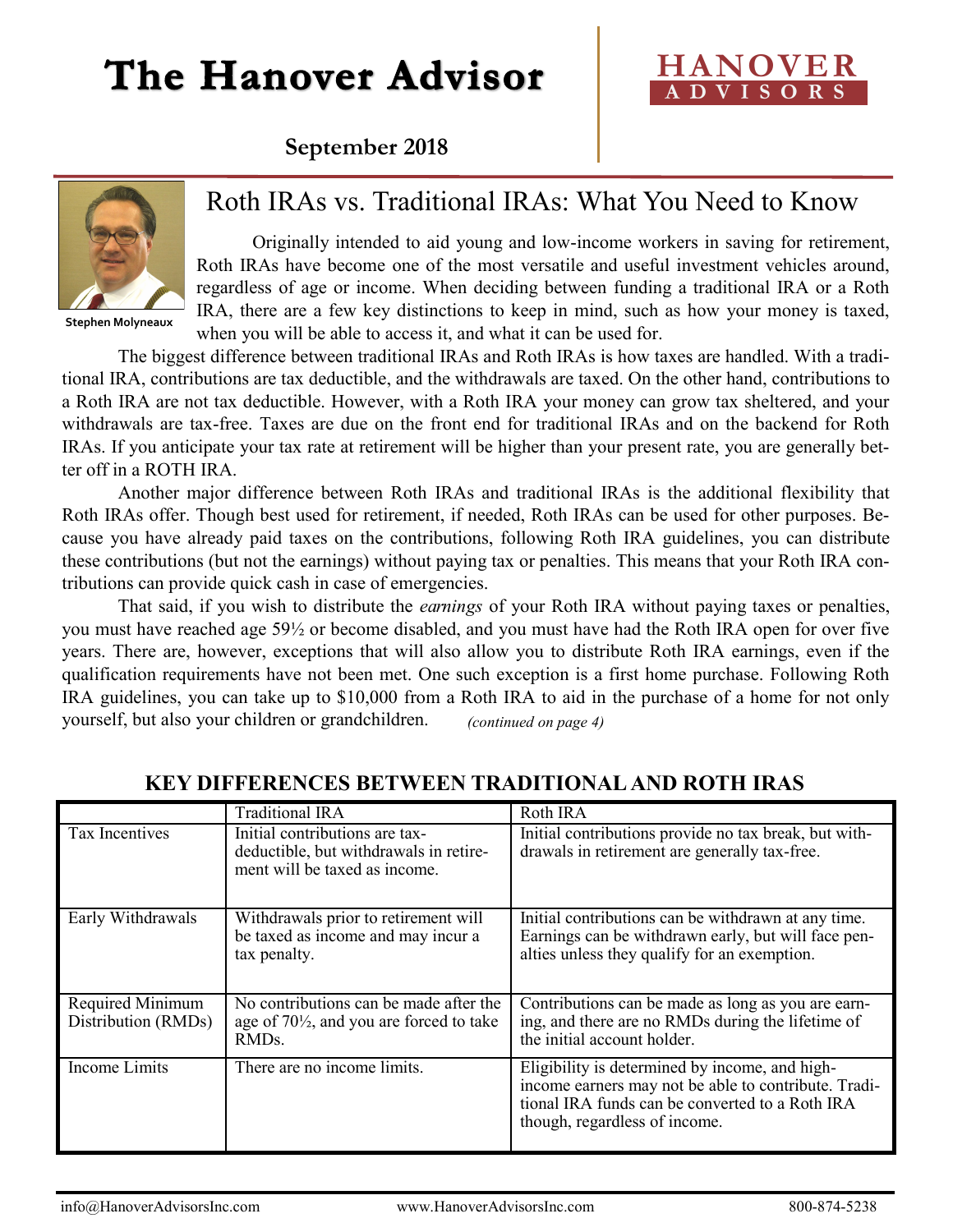# **Planning Your Estate** *Helping Your Wishes Become Reality*

That ageless adage, *a goal without a plan is nothing more than a wish,* could be the subtitle of nearly any article pertaining to estate planning. The central purpose of *all* estate planning is that your final wishes be legally formalized so that they can be accurately enacted at the time of death. Everyone needs to develop an estate plan. Without an estate plan, your final wishes may be just that: nothing more than a wish. The realm of estate planning runs the gamut from being as simple as a single-page will to a highly complex legal exposition. Whether you are uber-rich or of modest



means, it is important that you leave a legal directive outlining how you wish your assets to be distributed upon your death.

Though there are far too many significant components in a comprehensive estate plan for discussion in this short article, here are some of the most basic elements your estate plan should address:

 First and foremost, develop an estate plan. If you leave no directive at the time of death, state laws will determine how your assets are distributed. You can avoid a great deal of legal entanglements, tax problems, and heartaches for your heirs with an estate plan.

- Accuracy is critical when developing an estate plan. Make certain *all* your assets are accounted for in your estate. In addition, it is imperative *all* your records (deeds, titles, tax records, bank accounts, etc.) are easily located upon your death. Furthermore, in this digital age, make sure your passwords and usernames are known to a confidant so any online accounts can be accessed.
- Make sure your estate plan is accurately structured to reflect how you want your assets to be distributed. This is especially important when dealing with a minor. You will want to determine how the minor's inheritance is to be held on their behalf and until what age.
- Name the executor and the trustee of your estate before your death. Name persons based *only on their abilities*, do not choose individuals (especially family members) out of a sense of guilt or obligation.
- Keep your beneficiary designations up to date. Check your IRAs, life insurance policies and any possible pension funds to confirm all your beneficiaries are accurate.

When developing your estate plan, it is also a good idea to deal with the possibility of becoming incapacitated. You will want to designate a power of attorney to someone who can make medical and financial decisions on your behalf, in case you are no longer able to make them yourself. At the same time, you may want to address the issues of a living will and end-of-life decisions.

Review and update your estate plan throughout your lifetime. Change is the only constant in our lives. An array of circumstances can impact your estate plan—your marital status may change, new tax laws are enacted, grandchildren appear, relatives pass away, etc. It is a good idea to review and update your estate plan on a regular basis.



This column is provided by Laurence C. Burnette, CFP and member of the Financial Planning Association. Laurence can be reached at lburnette@hanoveradvisorsinc.com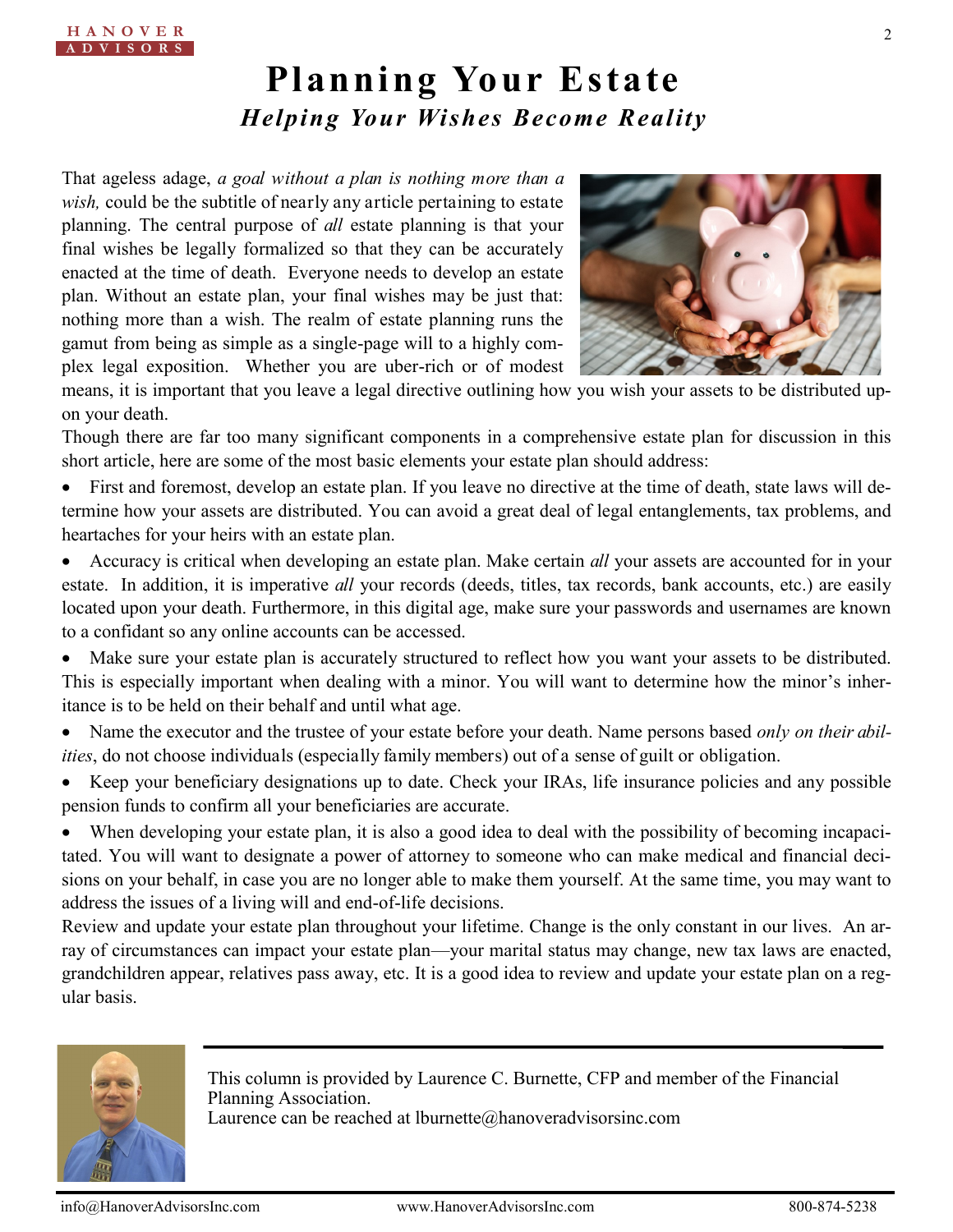## Why Your Social Security Check May Be Smaller than You Think

If you are hoping to rely on your Social Security benefits as the main source of income in your retirement years, you may be in for a sur-



prise. A recent survey conducted by the Nationwide Retirement Institute found that 27 percent of retirees said their payments were lower than they had expected. The same survey found that those nearing retirement expected to receive \$1,628 per month, but the average current retiree receives only \$1,257 per month.

The main disconnect between the money you expect and the money you receive comes from when you begin claiming your Social Security benefits. You can claim retirement as early as age 62, but you will not be eligible to receive all the benefits you earn until you reach full retirement age, which is 66 or 67, depending on the year you were born. This reduction in benefits can be as high as 30 percent for people born in 1960 and later. It is important to note that the inverse is also true. You can increase the amount you will receive by continuing to work after you've reached full retirement. For people born after 1934, you will earn a delayed retirement credit of 2/3 of 1 percent for each month you work past your full retirement age until you turn 70. It is important to carefully consider how the timing of when you retire will impact the benefits you qualify for.

Another potential reduction in your Social Security check could be caused by an offset. Debts owed can result in a claim against your benefits. The Social Security Administration has regulations in place to protect the first \$750 of your benefits, but any funds beyond that can be taken to cover things such as defaulted student loans, back taxes, or unpaid child support or alimony. It is important that you factor in how much you owe and to whom when planning how much of your Social Security you will be able to rely on.

Even if you are aware of how much Social Security you will receive, it is equally important to consider where that money will go. One major issue to consider is healthcare costs. In the Nationwide survey mentioned above, 4 in 10 potential retirees stated that they did not expect to spend any of their Social Security on healthcare. The reality is that 58 percent of people who have retired in the last 10 years said that they use some portion of their Social Security for medical expenses. The cost of your Medicare premiums increases based on your tax bracket. For 2018, the standard Medicare Part B premium is \$134, but, depending on your income, it could be as high as \$428. It is important to keep in mind that your income can fluctuate significantly from year -to-year in your retirement as you sell off high-value assets, and that your premiums will change accordingly.

Relying primarily on Social Security in retirement can be tricky, and it is made all the trickier when the amount you get is lower than the amount you've budgeted for. It is important that you carefully consider the timing of your retirement, any outstanding debts, and the potential cost of healthcare to avoid any surprises when you begin to receive your Social Security checks.

### An Important Note Regarding Correspondence

Due to ongoing issues with the U.S. Postal Service forwarding mail sent to our Atlanta office, please direct all future correspondence to Hanover's South Carolina office: Hanover Advisors, Inc. 55 Beatie Place Suite 205 Greenville, SC 29601 All checks for deposit should be sent directly to Pershing Bank in New York.



This column is provided by Frank Johnson. Frank can be reached at fjohnson@hanoveradvisorsinc.com